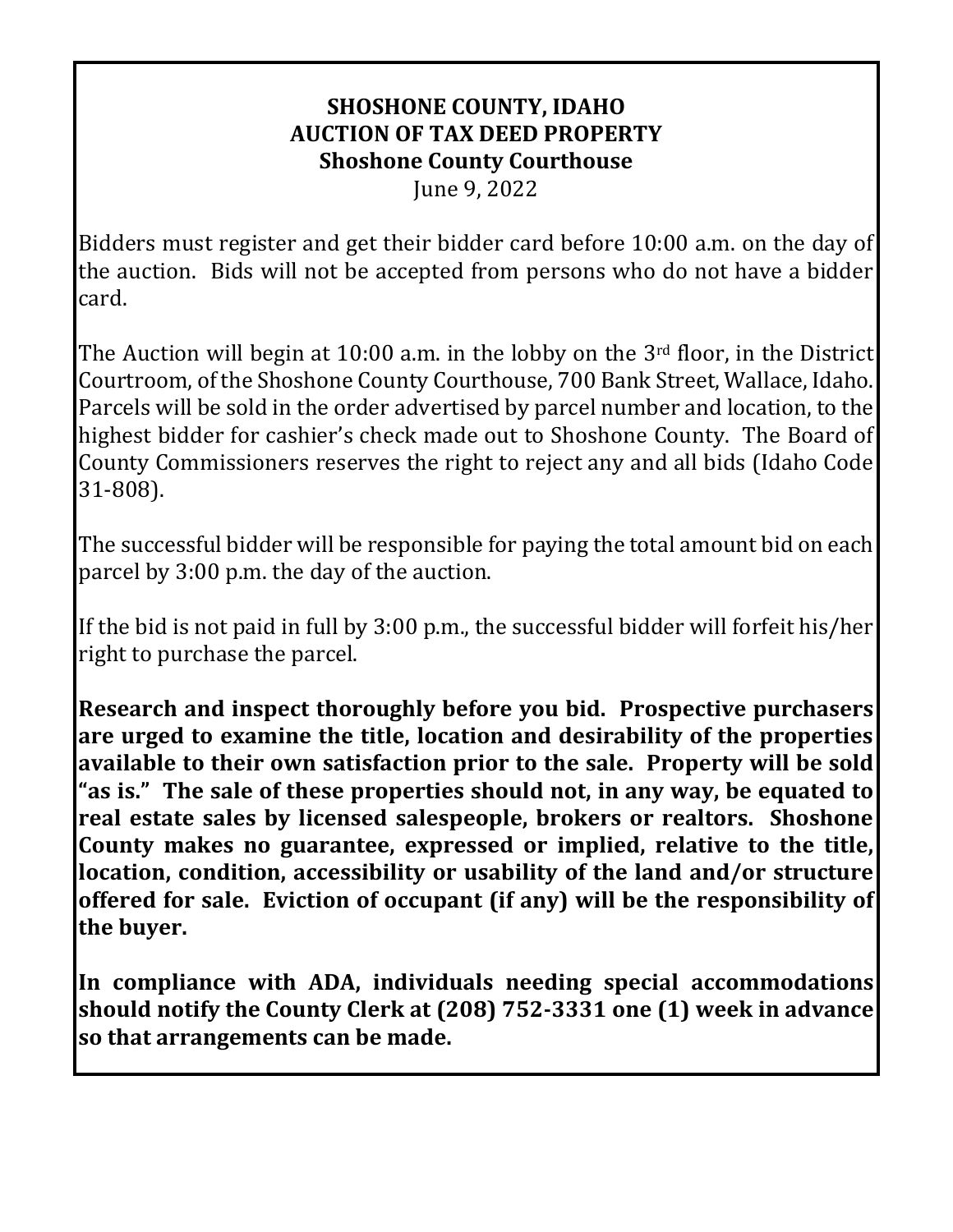| #2022-1                                                                                                                                                                                            | Minimum Bid: \$15,780.37                                                                         |
|----------------------------------------------------------------------------------------------------------------------------------------------------------------------------------------------------|--------------------------------------------------------------------------------------------------|
| Parcel #: D0100023024A<br><b>Location:</b> 424 S. Division, Kellogg, Idaho<br>Previous Owner: David M. Miller Sr. & Lorene D. Miller<br><b>Tax Deeded: July 27, 2021</b>                           | Taxes: \$15,285.37<br>Recording: \$15.00<br>Advertising: \$85.00<br>Miscellaneous Fees: \$395.00 |
| <b>LEGAL DESCRIPTION:</b><br>East 55 feet, Block 23, Kellogg Townsite, Shoshone County, State of Idaho according to the official and<br>recorded plat, records of Shoshone County, State of Idaho. |                                                                                                  |

| #2022-2                                                                                                                                                | Minimum Bid: \$12,202.85                                                                         |
|--------------------------------------------------------------------------------------------------------------------------------------------------------|--------------------------------------------------------------------------------------------------|
| Parcel#: A00000353910<br>Location: 601 8th St. Mullan, Idaho<br><b>Previous Owner: Randolph Wilson &amp; Cinda Wilson</b><br>Tax Deeded: July 27, 2021 | Taxes: \$11,707.85<br>Recording: \$15.00<br>Advertising: \$85.00<br>Miscellaneous Fees: \$395.00 |
| <b>LEGAL DESCRIPTION:</b>                                                                                                                              |                                                                                                  |
| A tract of land in the Northwest Quarter of Section 35, Township 48 North, Range 5 East, B.M.,                                                         |                                                                                                  |
| Shoshone County, State of Idaho more particularly described as follows:                                                                                |                                                                                                  |
| Beginning at a point on the South side of Montana Street in the City of Mullan from which point the                                                    |                                                                                                  |
| Southwest corner of Lot 12, Block 8, Barton's Addition, Mullan, bears North 02°23' West, a distance of                                                 |                                                                                                  |
| 37.91 feet; running thence                                                                                                                             |                                                                                                  |
| South 02°23' East, a distance of 60.00 feet to a point; thence                                                                                         |                                                                                                  |
| South 83°03' East, a distance of 100.00 feet; thence                                                                                                   |                                                                                                  |
| North 02°23' East, a distance of 60.00 feet; thence                                                                                                    |                                                                                                  |
| North 83°03' West, a distance of 100.00 feet to the place of beginning                                                                                 |                                                                                                  |

| #2022-3                                                                                                                                                              | Minimum Bid: \$20,453.23                                                                         |
|----------------------------------------------------------------------------------------------------------------------------------------------------------------------|--------------------------------------------------------------------------------------------------|
| Parcel#: B065000R005A<br><b>Location: 117 River Street, Wallace, Idaho</b><br><b>Previous Owner: Walter &amp; Melinda Rogers</b><br><b>Tax Deeded: July 27, 2021</b> | Taxes: \$19,958.23<br>Recording: \$15.00<br>Advertising: \$85.00<br>Miscellaneous Fees: \$395.00 |
| <b>LEGAL DESCRIPTION:</b>                                                                                                                                            |                                                                                                  |

The South 140 feet of Lot 5, Block "R", Park Addition to Wallace, Shoshone County, State of Idaho according to the official and recorded plat thereof.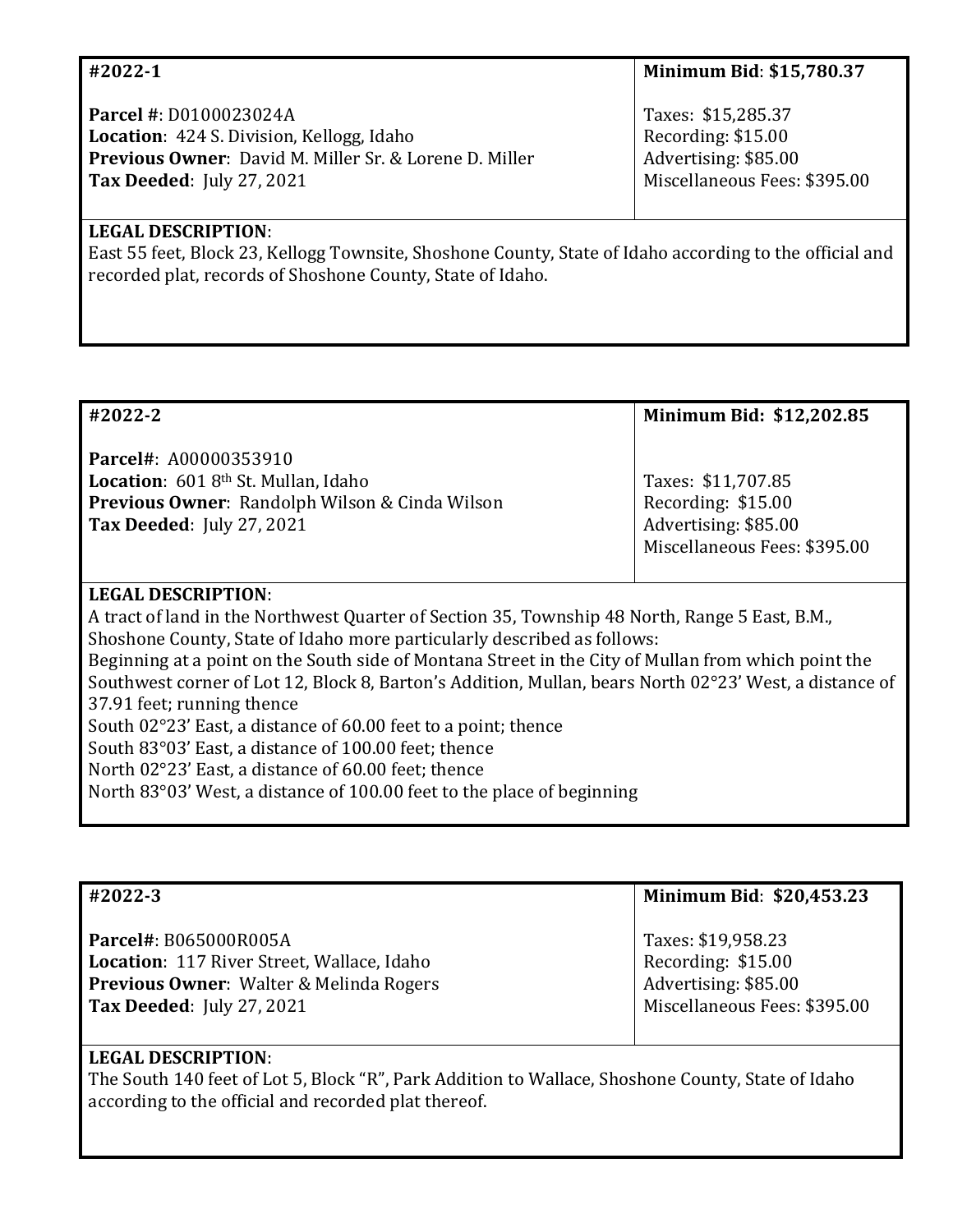| #2022-4                                           | <b>Minimum Bid: \$17,577.23</b> |
|---------------------------------------------------|---------------------------------|
| Parcel#: D0100024004A                             | Taxes: \$17,082.23              |
| Location: 411 S. Division Street, Kellogg, Idaho  | Recording: \$15.00              |
| <b>Previous Owner: 1st Choice Properties, LLC</b> | Advertising: \$85.00            |
| <b>Tax Deeded: July 27, 2021</b>                  | Miscellaneous Fees: \$395.00    |

### **LEGAL DESCRIPTION**:

Lots 4,5,6, and 7, Block 24, Kellogg Townsite according to the official and recorded plat, records of Shoshone County, State of Idaho

| #2022-5                                                                                                                                                               | Minimum Bid: \$12,866.07                                                                         |
|-----------------------------------------------------------------------------------------------------------------------------------------------------------------------|--------------------------------------------------------------------------------------------------|
| <b>Parcel#: 035000060040</b><br><b>Location: 114 West Fifth Street, Silverton, Idaho</b><br><b>Previous Owner: Betty Chandler</b><br><b>Tax Deeded: July 27, 2021</b> | Taxes: \$12,371.07<br>Recording: \$15.00<br>Advertising: \$85.00<br>Miscellaneous Fees: \$395.00 |
|                                                                                                                                                                       |                                                                                                  |

### **LEGAL DESCRIPTION**:

Lot 4, Block 6, Western Union Townsite, Silverton, Shoshone County, State of Idaho according to the official and recorded plat thereof.

| #2022-6                                          | Minimum Bid: \$2,449.57      |
|--------------------------------------------------|------------------------------|
| <b>Parcel#: E0050009003B</b>                     | Taxes: \$1,954.57            |
| <b>Location: 927 Main Street, Wardner, Idaho</b> | Recording: \$15.00           |
| <b>Previous Owner: 1st Choice Properties</b>     | Advertising: \$85.00         |
| <b>Tax Deeded: July 27, 2021</b>                 | Miscellaneous Fees: \$395.00 |

# **LEGAL DESCRIPTION**:

Lot 3, Block 9, CITY OF WARDNER, Shoshone County, State of Idaho according to the official and recorded plat thereof.

EXCEPT: The Northeasterly Half of Lot 3, Block 9 CITY OF WARDNER, Shoshone County, State of Idaho, according to the official and recorded plat thereof and more particularly described as follows: Beginning at the most Northerly corner of said Lot 3; thence

Westerly along the Northwest or Main Street Boundary line of said Lot 3 a distance of 29.67 feet; thence

In a Southeasterly direction, 150 feet, more or less to the center point of this Southeasterly boundary line of said Lot 3; thence

North 58°53' East along said boundary line a distance of 29.52 feet to the Easterly corner of said Lot 3; thence

North43°38' West, 158.11 feet to the Place of Beginning.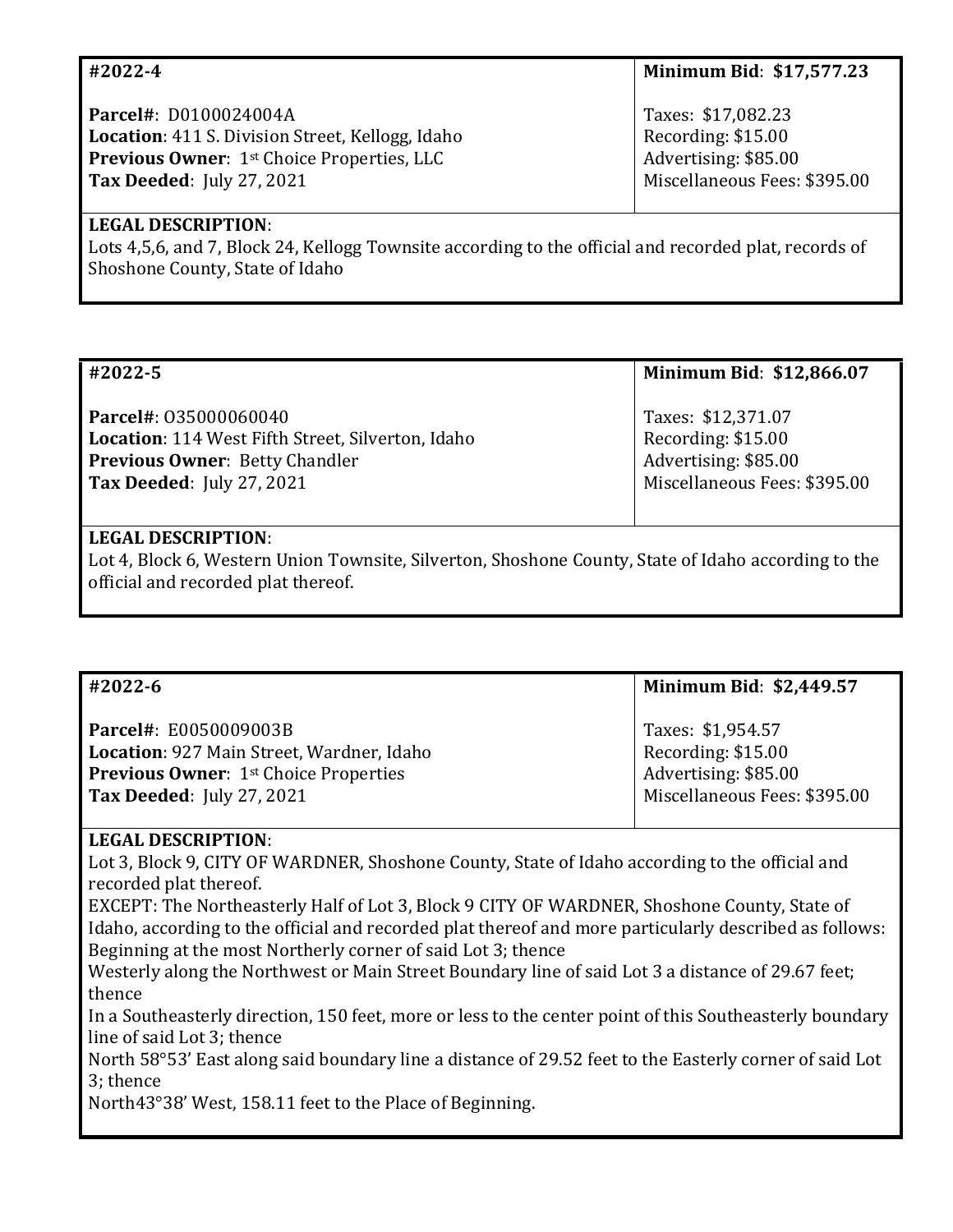| 2022-7                                                                                                                                                                                                                                                                                                                                                            | Minimum Bid: \$2,435.56                                                                         |
|-------------------------------------------------------------------------------------------------------------------------------------------------------------------------------------------------------------------------------------------------------------------------------------------------------------------------------------------------------------------|-------------------------------------------------------------------------------------------------|
| Parcel#: E0050009003A<br>Location: Beside 927 Main Street, Wardner, Idaho<br><b>Previous Owner: 1st Choice Properties</b><br><b>Tax Deeded: July 27, 2021</b>                                                                                                                                                                                                     | Taxes: \$1,940.56<br>Recording: \$15.00<br>Advertising: \$85.00<br>Miscellaneous Fees: \$395.00 |
| <b>LEGAL DESCRIPTION:</b>                                                                                                                                                                                                                                                                                                                                         |                                                                                                 |
| The Northeasterly Half of Lot 3, Block 9 CITY OF WARDNER, Shoshone County, State of Idaho<br>according to the official and recorded plat thereof and more particularly described as follows:<br>Beginning at the most Northerly corner of said Lot 3; thence<br>Westerly along the Northwest or Main Street Boundary line of said Lot 3 a distance of 29.67 feet; |                                                                                                 |
| thence<br>In a Southeasterly direction, 150 feet, more or less to the center point of this Southeasterly boundary                                                                                                                                                                                                                                                 |                                                                                                 |

line of said Lot 3; thence North 58°53' East along said boundary line a distance of 29.52 feet too the Easterly corner of said Lot 3; thence

North 43°38' West, 158.11 feet to the place of the Beginning.

| #2022-8                                                    | <b>Minimum Bid: \$985.44</b> |
|------------------------------------------------------------|------------------------------|
| Parcel#: 019000020120                                      | Taxes: \$490.44              |
| Location: Nka Prichard Creek Street, Murray, Idaho         | Recording: \$15.00           |
| <b>Previous Owner:</b> Clifford J. Murray & Jean M. Murray | Advertising: \$85.00         |
| <b>Tax Deeded: July 27, 2021</b>                           | Miscellaneous Fees: \$395.00 |

# **LEGAL DESCRIPTION**:

Lot 12, Block 2, Ive's Addition to Murray, Shoshone County, State of Idaho according to the official and recorded plat thereof.

| #2022-09                                                                                         | Minimum Bid: \$XXXXX   |
|--------------------------------------------------------------------------------------------------|------------------------|
|                                                                                                  |                        |
| Parcel#: MC0189                                                                                  | Taxes: \$              |
| Location: nka Pinehurst, Idaho                                                                   | Recording: $$$         |
| <b>Previous Owner: Mascot Silver Lead Mines, Inc.</b>                                            | Advertising: \$        |
| <b>Tax Deeded: July 27, 2021</b>                                                                 | Miscellaneous Fees: \$ |
|                                                                                                  |                        |
| <b>REDEEMED</b>                                                                                  |                        |
| <b>LEGAL DESCRIPTION:</b>                                                                        |                        |
| A portion of the Sidney Patented Mining Claim, M.S. 2991 situated in Yreka Mining District more  |                        |
| particularly described as follows:                                                               |                        |
| Beginning at Corner No. 2 of the Sidney, M.S. 2991; thence                                       |                        |
| North 06°40' East, 610.00 feet along the original 2-3 line of the Sidney to Corner No. 3; thence |                        |

South 72°47' East, 670.00 feet along the original 3-4 line of the Sidney to a point; thence